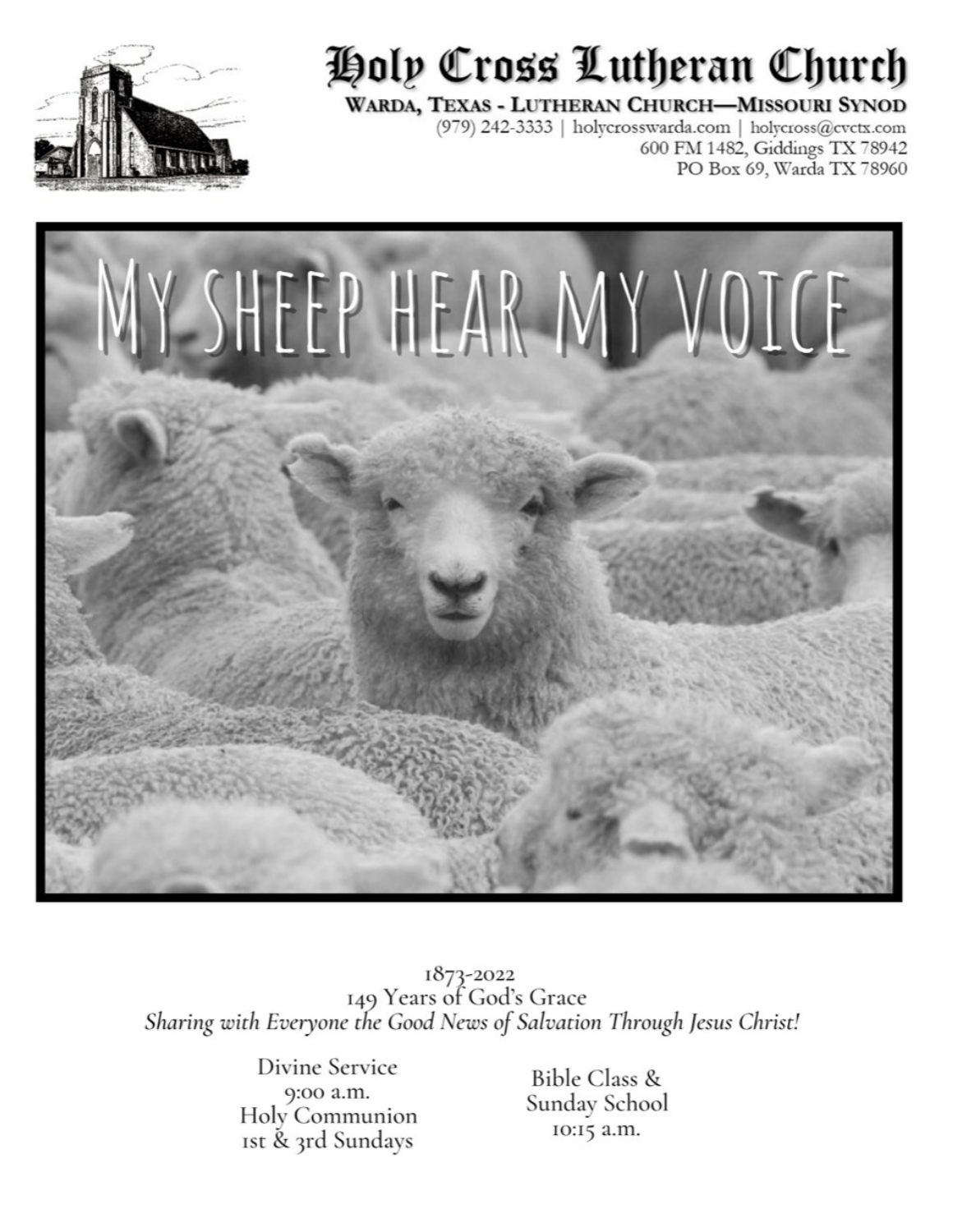# **HOLY CROSS LUTHERAN CHURCH P.O. BOX 69 WARDA, TX 78960**

Sunday, May 8, 2022 **Fourth Sunday of Easter** 

**GUESTS AND VISITORS:** Welcome to Holy Cross and to today's worship service. We are glad you are here! Please register your attendance in the Fellowship Book in the pew (be sure to include the name of any children with you today). We invite you to come and worship with us again. If you have any questions, or have an interest in joining Holy Cross, please speak with Pastor or one of our Elders.

# **The Good Shepherd Cares for His Sheep**

Jesus Christ, the Son of God, came from the Father and became flesh among us in order to rescue us, His sheep. He laid down His life for us and took it up again in order to give us eternal life. By the preaching of His Gospel, He calls His sheep to Himself and keeps them with Him forever. As they hear His voice and follow Him, *"they will never perish"* (John 10:28), for *"no one is able to snatch them out of the Father's hand"* (John 10:29). In the same way, faithful pastors (literally, "shepherds") *"care for the church of God, which he obtained with his own blood"* (Acts 20:28), *"testifying both to Jews and to Greeks of repentance toward God and of faith in our Lord Jesus Christ"* (Acts 20:21). Therefore, with all the company of heaven, the Good Shepherd gathers His flock in worship, as they cry: *"Salvation belongs to our God who sits on the throne, and to the Lamb!"* (Rev. 7:10).

**Prelude - Selected**

**The Ringing of the Church Bell**

**Words of Welcome**

**Opening Hymn: "The Lord's My Shepherd, I'll Not Want" Hymn 436** 

**The Invocation** pg. 5ff

P: In the name of the Father, and of the † Son, and of the Holy Ghost. **C: ♫ Amen.** 

# **The Confession of Sins & Absolution**

P: Beloved in the Lord! Let us draw near with a true heart and confess our sins unto God, our Father, beseeching Him in the name of our Lord Jesus Christ, to grant us forgiveness.

P: Our help is in the name of the Lord.

**C: ♫Who made heaven and earth.** 

2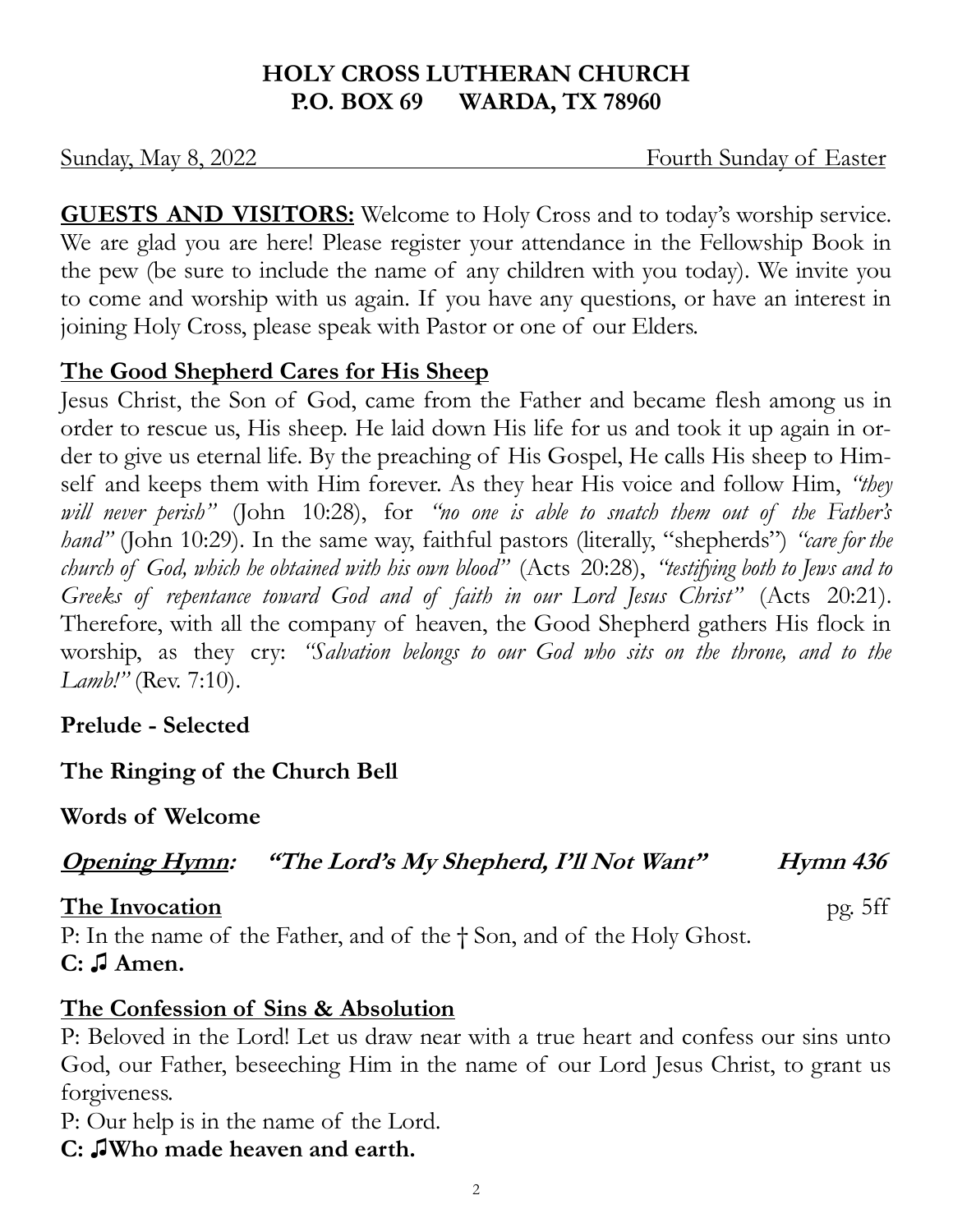P: I said, I will confess my transgressions unto the Lord.

# **C: ♫ And Thou forgavest the iniquity of my sin.**

P: Almighty God, our Maker and Redeemer, we poor sinners confess unto Thee that we are by nature sinful and unclean and that we have sinned against Thee by thought, word, and deed. Wherefore we flee for refuge to Thine infinite mercy, seeking and imploring Thy grace for the sake of our Lord Jesus Christ.

**C: O most merciful God, who hast given Thine only-begotten Son to die for us, have mercy upon us and for His sake grant us remission of all our sins; and by Thy Holy Spirit increase in us true knowledge of Thee and of Thy will and true obedience to Thy Word, to the end, that by Thy grace, we may come to everlasting life; through Jesus Christ, our Lord. Amen.** 

P: Almighty God, our heavenly Father, has had mercy upon us and has given His only Son to die for us and for His sake forgives us all our sins. To them that believe on His name, He gives power to become the children of God and has promised them His Holy Spirit. He that believes and is baptized shall be saved. Grant this, Lord, unto us all.

# **C: ♫Amen.**

**The Introit**: Psalm 78:70–72; 79:13; antiphon: John 10:14, 15b

I am the good shepherd.

**I know my own and my own know me, and I lay down my life for the sheep.**

He chose David his servant and took him from the sheepfolds;

# **from following the nursing ewes he brought him to shepherd Jacob his people, Israel his inheritance.**

With upright heart he shepherded them

**and guided them with his skillful hand.**

But we your people, the sheep of your pasture, will give thanks to you forever;

**from generation to generation we will recount your praise.**

I am the good shepherd.

**I know my own and my own know me, and I lay down my life for the sheep**.

# **The Gloria Patri** pg. 6ff

**♫ Glory be to the Father and to the Son and to the Holy Ghost; As it was in the beginning, is now and ever shall be, world without end. Amen.** 

# **The Kyrie**

**♫ Lord, have mercy upon us. Christ, have mercy upon us. Lord, have mercy upon us.**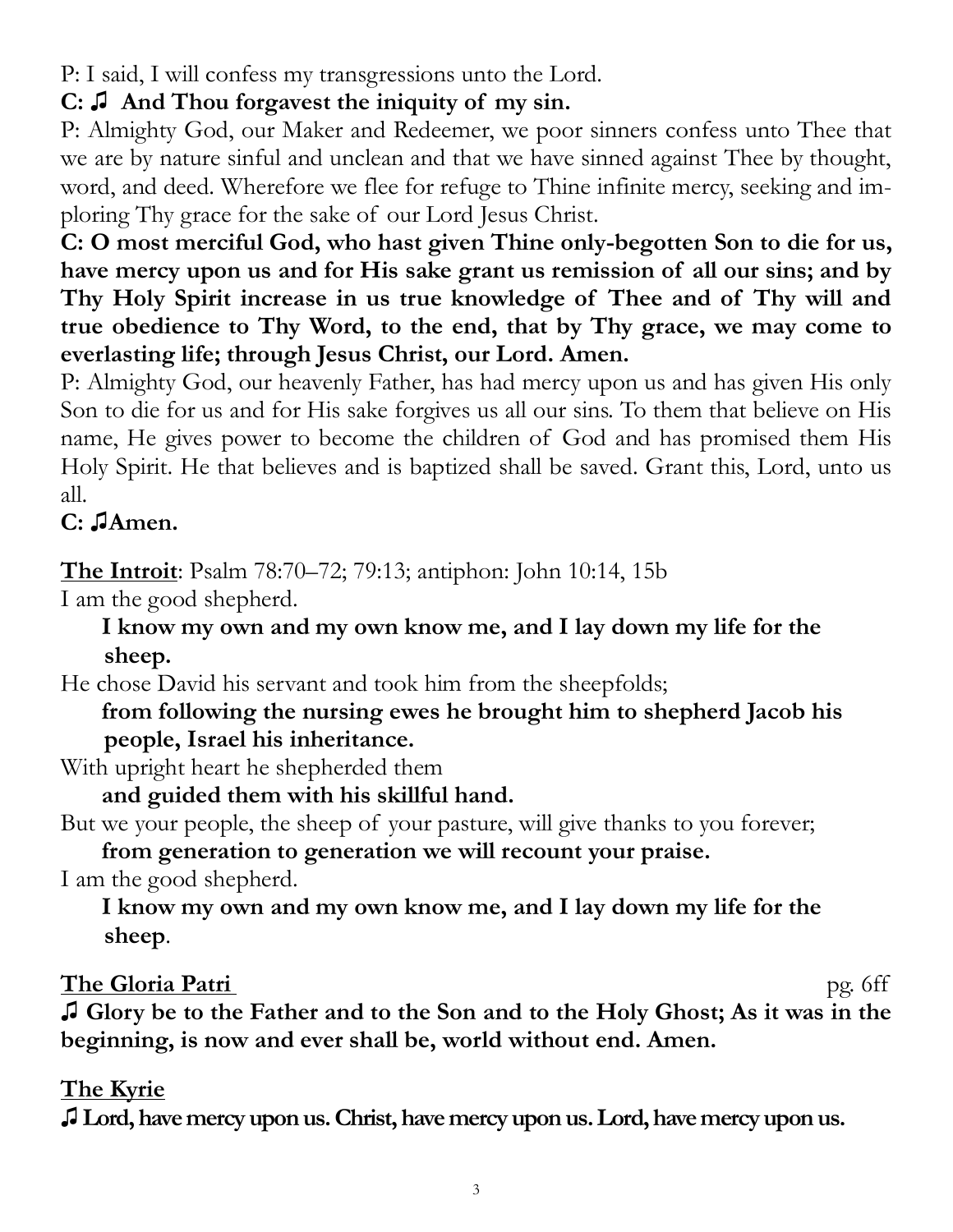#### **The Gloria in Excelsis**

**♫Glory be to God on high: And on earth peace, good will toward men. We praise Thee, we bless Thee, we worship Thee, we glorify Thee, we give thanks to Thee for Thy great glory. O Lord God, heavenly King. God the Father Almighty. O Lord, the only-begotten Son, Jesus Christ; O Lord God, Lamb of God, Son of the Father, That takest away the sin of the world, have mercy upon us. Thou that takest away the sin of the world, receive our prayer. Thou that sittest at the right hand of God the Father, have mercy upon us. For Thou only art holy; Thou only art the Lord. Thou only, O Christ, with the Holy Ghost, art most high in the glory of God the Father. Amen.** 

# **The Salutation & The Collect for the Day**

P: The Lord be with you.

# **C: ♫ And with thy spirit.**

P: Almighty God, merciful Father, since You have wakened from death the Shepherd of Your sheep, grant us Your Holy Spirit that when we hear the voice of our Shepherd we may know Him who calls us each by name and follow where He leads; through the same Jesus Christ, Your Son, our Lord, who lives and reigns with You and the Holy Spirit, one God, now and forever.

**C: ♫ Amen.**

# **First Reading**: Acts 20:17-35

<sup>17</sup>Now from Miletus [Paul] sent to Ephesus and called the elders of the church to come to him. <sup>18</sup>And when they came to him, he said to them:

"You yourselves know how I lived among you the whole time from the first day that I set foot in Asia, <sup>19</sup>serving the Lord with all humility and with tears and with trials that happened to me through the plots of the Jews; <sup>20</sup>how I did not shrink from declaring to you anything that was profitable, and teaching you in public and from house to house, <sup>21</sup>testifying both to Jews and to Greeks of repentance toward God and of faith in our Lord Jesus Christ. <sup>22</sup>And now, behold, I am going to Jerusalem, constrained by the Spirit, not knowing what will happen to me there, <sup>23</sup>except that the Holy Spirit testifies to me in every city that imprisonment and afflictions await me. <sup>24</sup>But I do not account my life of any value nor as precious to myself, if only I may finish my course and the ministry that I received from the Lord Jesus, to testify to the gospel of the grace of God. <sup>25</sup>And now, behold, I know that none of you among whom I have gone about proclaiming the kingdom will see my face again. <sup>26</sup>Therefore I testify to you this day that I am innocent of the blood of all of you, <sup>27</sup>for I did not shrink from declaring to you the whole counsel of God. <sup>28</sup>Pay careful attention to yourselves and to all the flock, in which the Holy Spirit has made you overseers, to care for the church of God, which he obtained with his own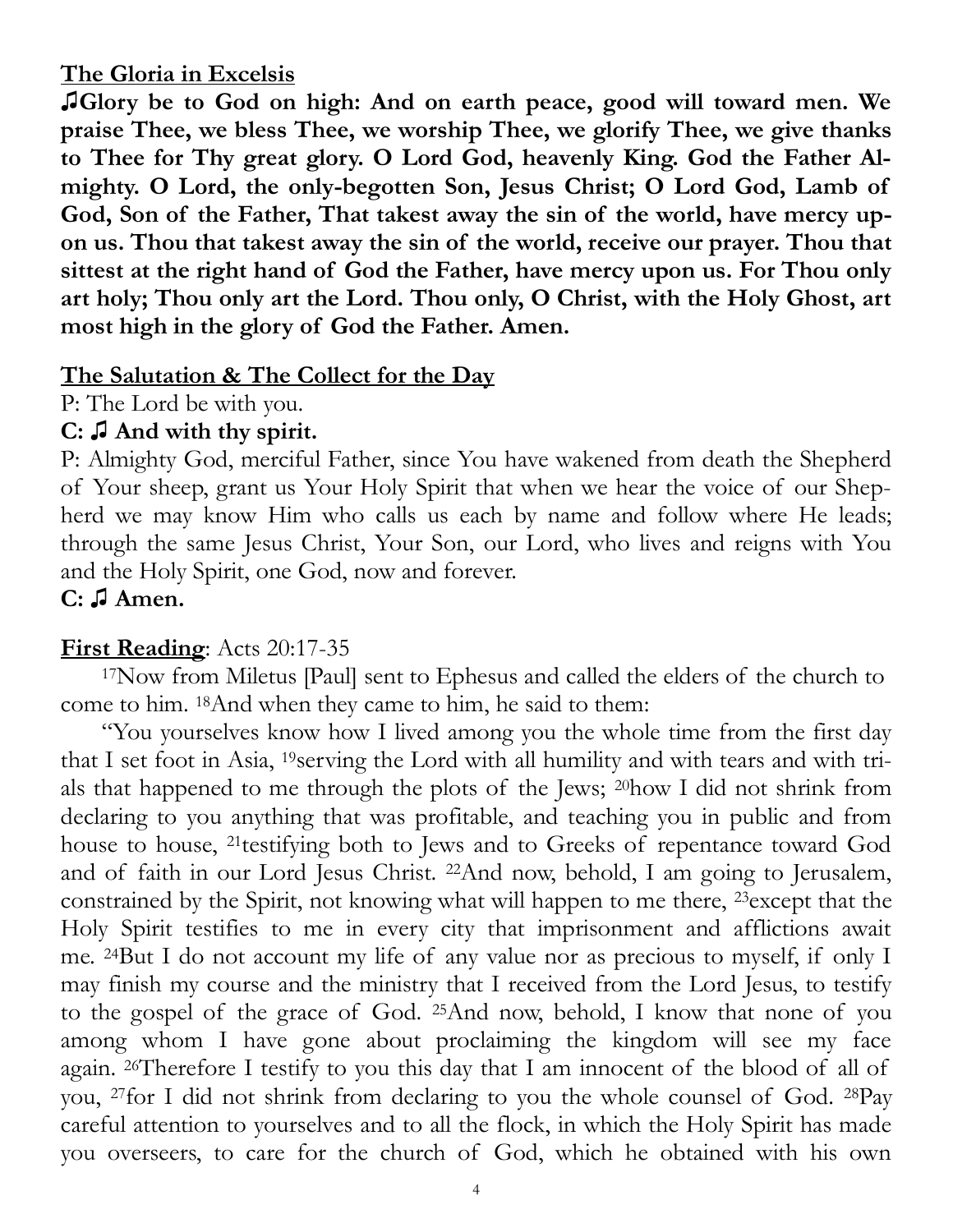blood. <sup>29</sup>I know that after my departure fierce wolves will come in among you, not sparing the flock; <sup>30</sup>and from among your own selves will arise men speaking twisted things, to draw away the disciples after them. <sup>31</sup>Therefore be alert, remembering that for three years I did not cease night or day to admonish everyone with tears. <sup>32</sup>And now I commend you to God and to the word of his grace, which is able to build you up and to give you the inheritance among all those who are sanctified. <sup>33</sup>I coveted no one's silver or gold or apparel. <sup>34</sup>You yourselves know that these hands ministered to my necessities and to those who were with me. <sup>35</sup>In all things I have shown you that by working hard in this way we must help the weak and remember the words of the Lord Jesus, how he himself said, 'It is more blessed to give than to receive.""

P: This is the Word of the Lord.

**C: Thanks be to God.** 

**Gradual:** adapt. from Matthew 28:7; Hebrews 2:7; Psalm 8:6

P: Christ has risen from the dead.

**C: [God the Father] has crowned him with glory and honor.**

P: He has given him dominion over the works of his hands;

**C: he has put all things under his feet.**

# **Epistle Reading**: Revelation 7:9-17 (ESV)

<sup>9</sup>After this I looked, and behold, a great multitude that no one could number, from every nation, from all tribes and peoples and languages, standing before the throne and before the Lamb, clothed in white robes, with palm branches in their hands, <sup>10</sup>and crying out with a loud voice, "Salvation belongs to our God who sits on the throne, and to the Lamb!" <sup>11</sup>And all the angels were standing around the throne and around the elders and the four living creatures, and they fell on their faces before the throne and worshiped God, <sup>12</sup>saying, "Amen! Blessing and glory and wisdom and thanksgiving and honor and power and might be to our God forever and ever! Amen."

<sup>13</sup>Then one of the elders addressed me, saying, "Who are these, clothed in white robes, and from where have they come?" <sup>14</sup>I said to him, "Sir, you know." And he said to me, "These are the ones coming out of the great tribulation. They have washed their robes and made them white in the blood of the Lamb.

<sup>15"</sup>Therefore they are before the throne of God, and serve him day and night in his temple; and he who sits on the throne will shelter them with his presence. 16They shall hunger no more, neither thirst anymore; the sun shall not strike them, nor any scorching heat. 17For the Lamb in the midst of the throne will be their shepherd, and he will guide them to springs of living water, and God will wipe away every tear from their eyes."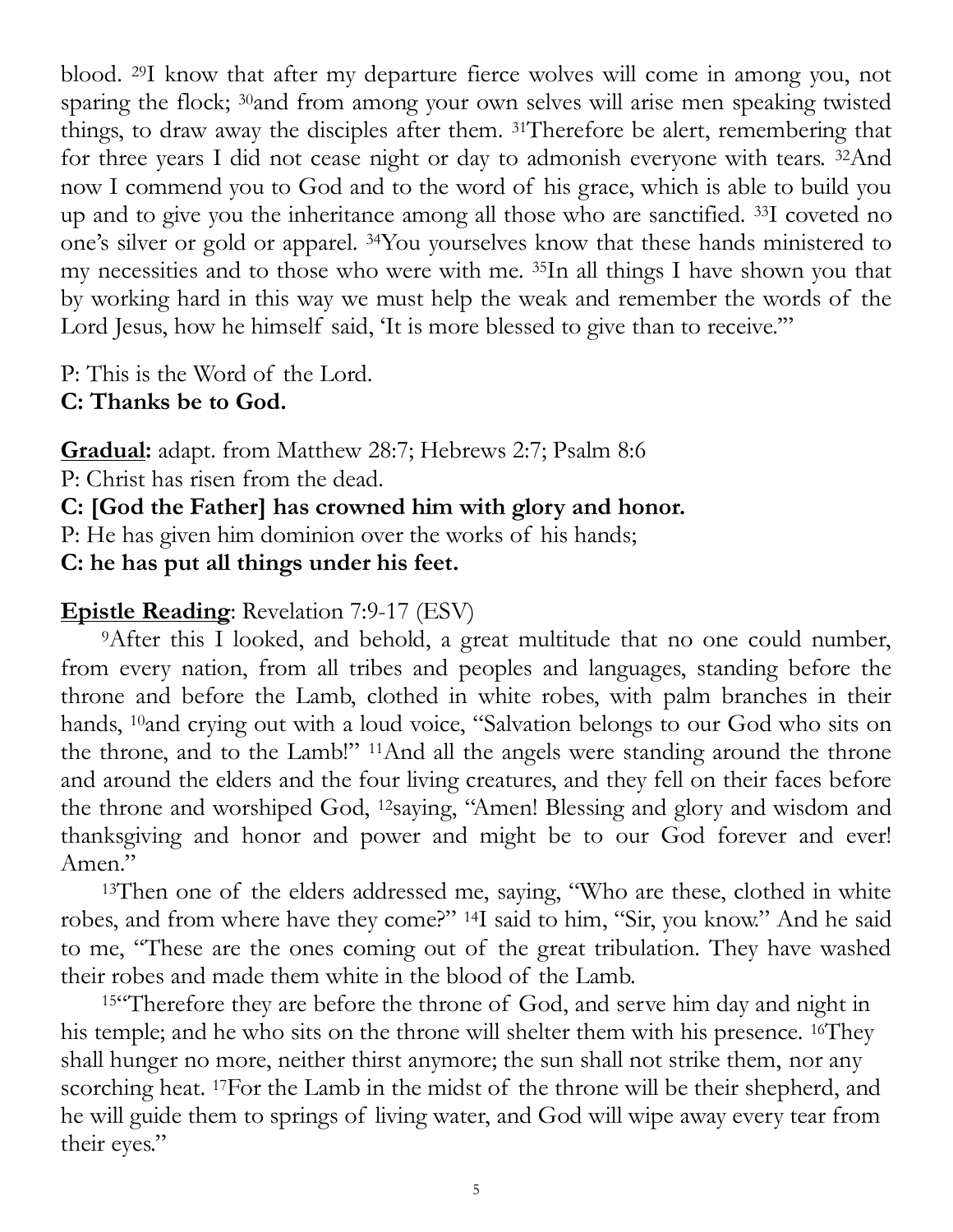# P: This is the Word of the Lord. **C: Thanks be to God.**

*[please rise and face the Pastor in the center of the nave, a sign of Christ's presence among His people]*

**Verse:** Romans 6:9; John 10:14 **C: ♫ Hallelujah! Hallelujah! Hallelujah!** P: I am the good shepherd. I know my own and my own know me. **C: ♫ Hallelujah! Hallelujah! Hallelujah!**

**Holy Gospel:** John 10:22-30 (ESV)

P: The Holy Gospel according to St. John, the tenth chapter. **C: ♫ Glory be to Thee, O Lord.**

22At that time the Feast of Dedication took place at Jerusalem. It was winter, <sup>23</sup>and Jesus was walking in the temple, in the colonnade of Solomon. <sup>24</sup>So the Jews gathered around him and said to him, "How long will you keep us in suspense? If you are the Christ, tell us plainly." <sup>25</sup>Jesus answered them, "I told you, and you do not believe. The works that I do in my Father's name bear witness about me, <sup>26</sup>but you do not believe because you are not part of my flock. <sup>27</sup>My sheep hear my voice, and I know them, and they follow me. <sup>28</sup>I give them eternal life, and they will never perish, and no one will snatch them out of my hand. <sup>29</sup>My Father, who has given them to me, is greater than all, and no one is able to snatch them out of the Father's hand. <sup>30</sup>I and the Father are one."

P: This is the Gospel of the Lord. **C: ♫ Praise be to Thee, O Christ.**

# **The Apostle's Creed** pg. 12

**I believe in God, the Father Almighty, Maker of heaven and earth. And in Jesus Christ, His only Son, our Lord; who was conceived by the Holy Ghost, born of the Virgin Mary; suffered under Pontius Pilate, was crucified, dead and buried. He descended into hell. The third day He rose again from the dead. He ascended into heaven and sitteth at the right hand of God the Father Almighty. From thence He will come to judge the quick and the dead. I believe in the Holy Ghost; the holy Christian Church, the communion of saints, the forgiveness of sins, the resurrection of the body, and the life everlasting. Amen.**

# **Children's Message**

**Sermon Hymn: "The King of Love, My Shepherd Is" LSB Hymn 709** The King of love my shepherd is, Whose goodness faileth never; I nothing lack if I am his And he is mine forever.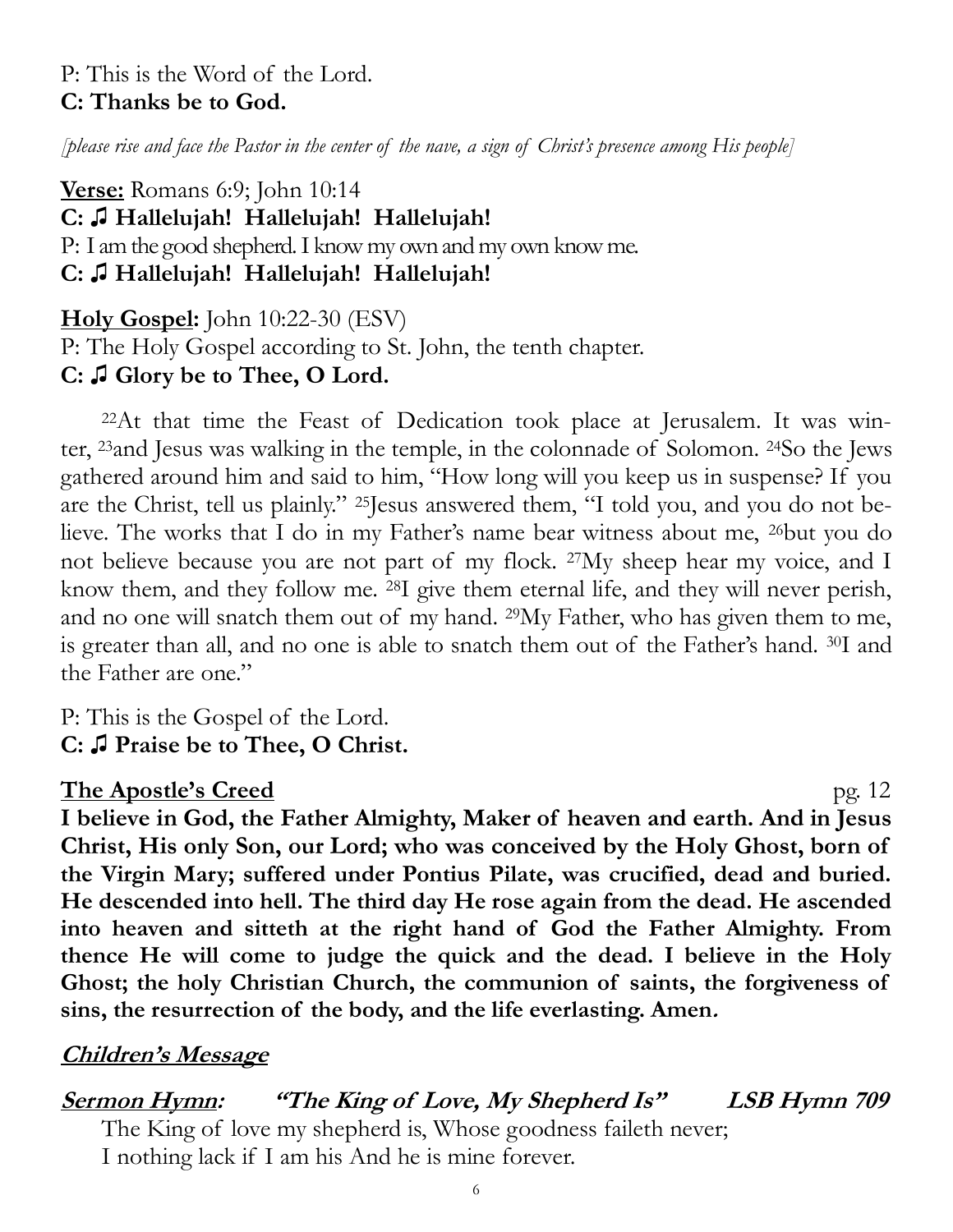Where streams of living water flow, My ransomed soul he leadeth And, where the verdant pastures grow, With food celestial feedeth.

Perverse and foolish oft I strayed, But yet in love he sought me And on his shoulder gently laid And home rejoicing brought me.

In death's dark vale I fear no ill With thee, dear Lord, beside me, Thy rod and staff my comfort still, Thy cross before to guide me.

Thou spreadst a table in my sight; Thine unction grace bestoweth; And, oh, what transport of delight From thy pure chalice floweth!

And so through all the length of days Thy goodness faileth never. Good Shepherd, may I sing thy praise Within thy house forever!

**The Sermon** "The Shepherd's Voice"

*[we stand]*

# **The Offertory** pg. 12ff

**♫ Create in me a clean heart, O God, and renew a right spirit within me. Cast me not away from Thy presence; and take not Thy Holy Spirit from me. Restore unto me the joy of Thy salvation; and uphold me with Thy free spirit. Amen.** 

# **Receipt of Offerings**

# **Pause to Ponder**

**John 10:27 – "My sheep hear my voice, and I know them, and they follow me."**  On their own sheep are in great danger. They need a shepherd to guide them. The sheep know the Shepherd's voice, and we delight to go where He leads. Of course, the world, the devil, and our own sinful flesh want to pull us in another direction. Namely, they want to pull us in the direction of death. But following the Shepherd means life. So, no matter how difficult the path is, let us follow the Shepherd!

# **Hymn: "I Am Jesus Little Lamb" Hymn 648**

# **The Prayers of the Day**

Heavenly Father, in Your name Your Son purchased us with His own most holy blood, and He now leads us through the gate of death to our eternal home with You. As the sheep of His fold, inspire us to hear His voice gladly and to follow Him steadfastly through every tribulation. Lord, in Your mercy, **hear our prayer.**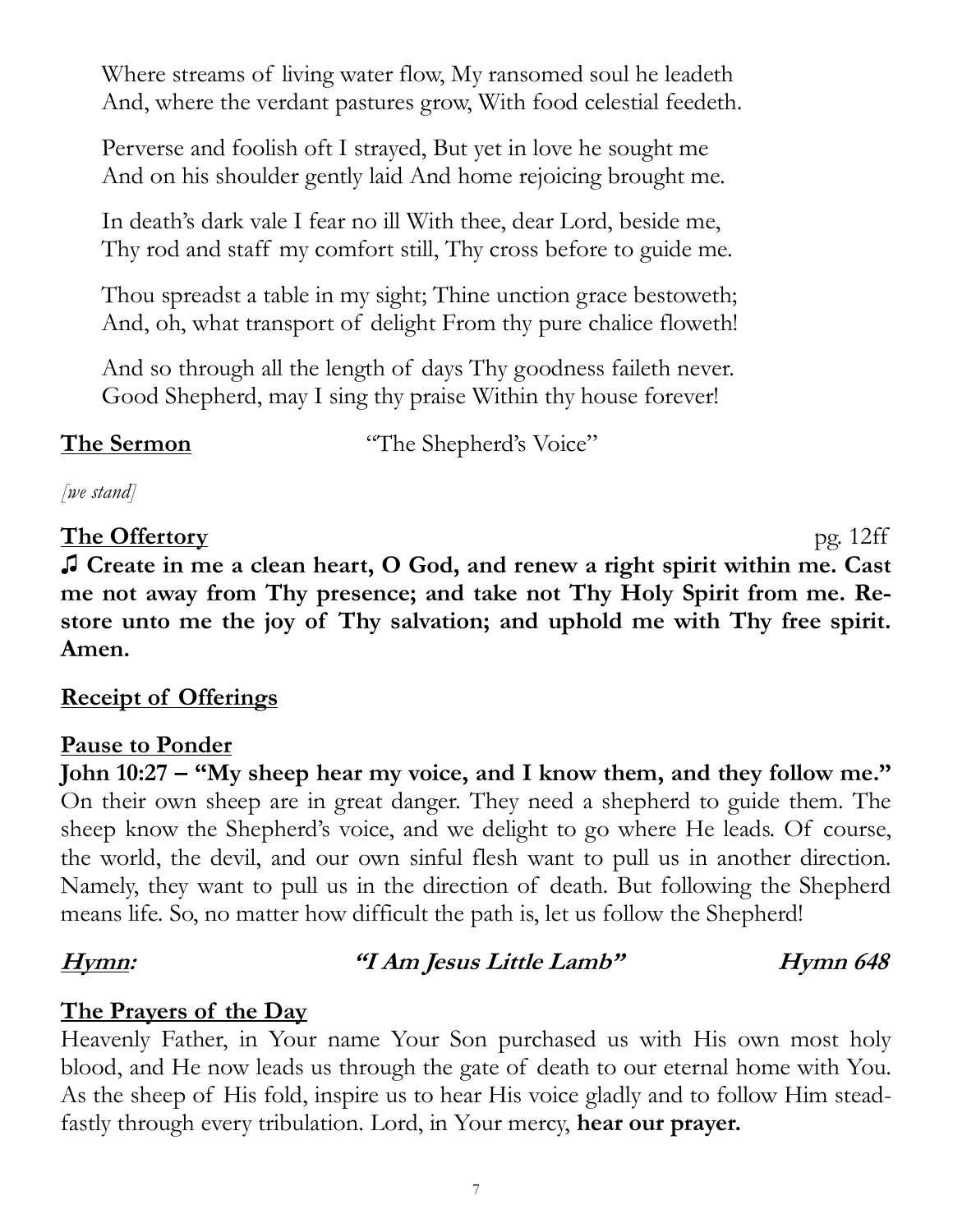Lord God, Shepherd of souls, Your servant Paul entrusted his flock to the care of faithful men, urging them to follow him in the way of Christ. Bless Your Church under the care of her pastors, and instill in them all wisdom, fortitude, humility and grace. Lord, in Your mercy, **hear our prayer.**

O Lord, You have provided us with the gift of family. Bless those who have shown us a mother's love and nurtured our lives from childhood. Bless and protect all mothers with child, all those who have suffered miscarriage or the death of a child, and all those who have yearned for a child and lived with the pain of this unfulfilled longing. Lord, in Your mercy, **hear our prayer.**

Compassionate Lord, You will not allow any power or enemy to triumph over Your saving purpose or snatch Your lambs from Your hand. Give us wise and faithful leaders who will govern in our land according to Your Law and defend the lives of the unborn, the orphaned, the widowed and the aged. Bless all those who make, administer and judge our laws, that they may not hinder Your purpose. Lord, in Your mercy, **hear our prayer.**

Gracious God, You have not forgotten us in our afflictions or abandoned us in our weakness. Deliver the sick and suffering according to Your will, and give Your comfort to the dying, especially to those who have requested our prayers including Amy, Al, Allen, Bernice Joyce, Wesley, Clara, Margaret, and all those we name in our hearts. Guard us against despair, and grant us patience in the days of our trouble as we await Your perfect healing. Lord, in Your mercy, **hear our prayer.**

Lord, enthroned in heaven, You gather Your saints into the shelter of Your presence, making them white in the blood of the Lamb. Keep us faithful throughout our lives here, and bring us through death to join them in the ceaseless praises of heaven. Lord, in Your mercy, **hear our prayer.**

All this we ask in the name of Jesus Christ, Your Son, our Lord, who lives and reigns with You and the Holy Spirit, one God, now and forever. **Amen.**

# **The Lord's Prayer** pg. 14

**Our Father who art in heaven, hallowed be Thy name, Thy kingdom come, Thy will be done on earth as it is in heaven; give us this day our daily bread; and forgive us our trespasses as we forgive those who trespass against us; and lead us not into temptation, but deliver us from evil. For thine is the kingdom and the power and the glory forever and ever. Amen.**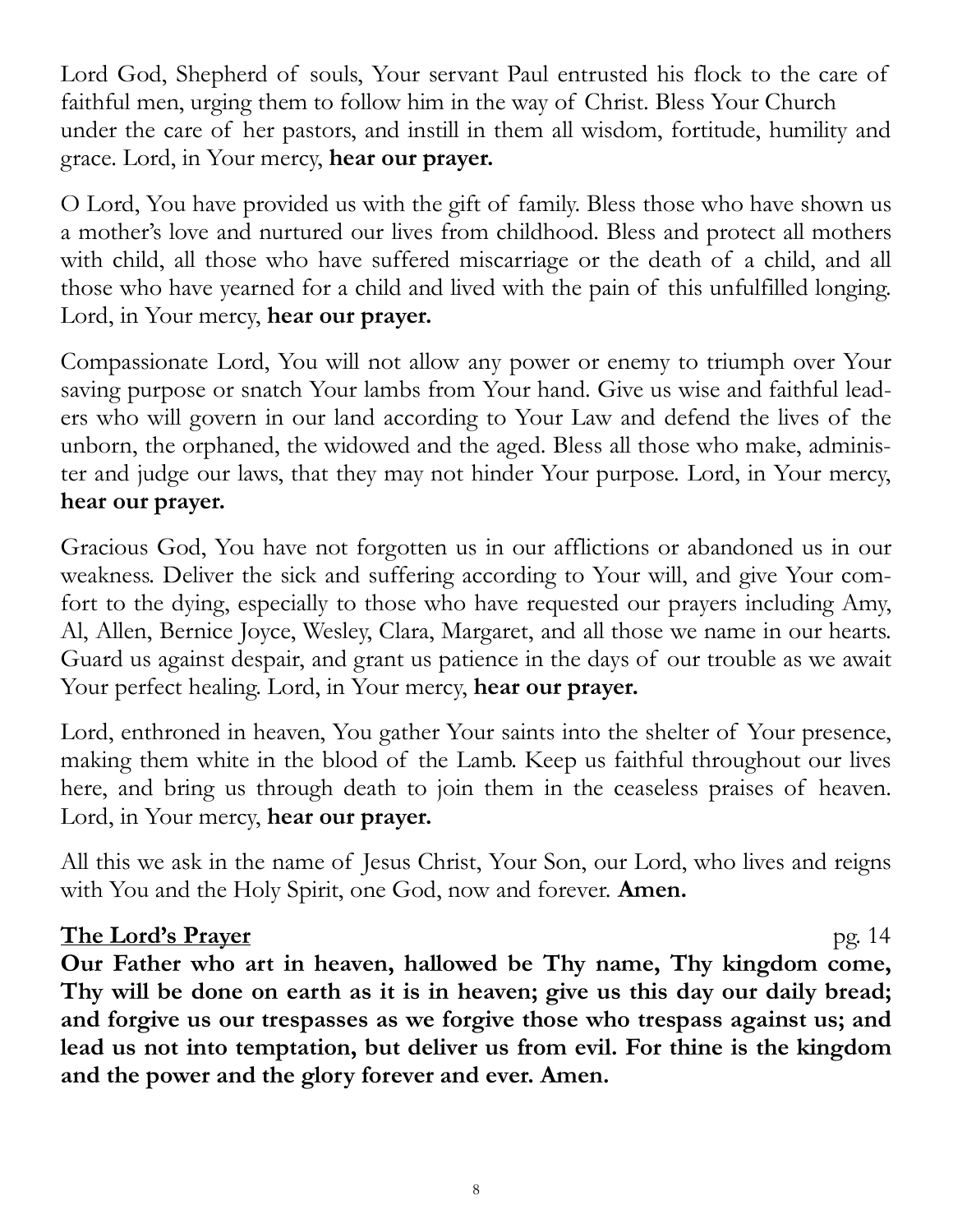#### 9

# **The Collect for the Word/Church** pg. 14

P: Blessed Lord, who has caused all Holy Scriptures to be written for our learning, grant that we may hear them, read, mark, learn and inwardly digest them, that by patience and comfort of Your holy Word we may embrace, and ever hold fast, the blessed hope of everlasting life, which You have given us in our Savior Jesus Christ, who lives and reigns with You and the Holy Spirit, one God, world without end. **C: ♫ Amen.** 

### **The Benediction** pg. 14

P: The Lord bless Thee and keep Thee. The Lord make His face shine upon Thee and be gracious unto Thee. The Lord lift up His countenance upon Thee and † give Thee peace.

#### **C: ♫ Amen. Amen. Amen.**

# **The Closing Hymn: "Savior, Who Thy Flock art Feeding" Hymn 631**

# **Postlude**

#### **Outreach Thought**

John 10:22-30: Most of us have seen the commercial by Verizon Wireless. It's the old one where the guy walks around to various places where a phone normally would not work and he asks the question, "Can you hear me now?" And getting the affirmation that he has been heard - loud and clear - he responds, "Good!" The risen Good Shepherd gives us renewed clarity today. The Day is coming when everyone will hear His voice. By then, it will be too late to respond to that Voice in repentant faith. So, our daily mission is to give clarity to one voice and to one voice alone - the Risen Christ. When the storms of life are raging, when the doctor says, "cancer," when people are facing the crossroads of life, can they hear Jesus, their Good Shepherd and follow Him? Only when the answer is YES for the entire world can we feel content. Until then, keep asking, "Can you hear the Good Shepherd?"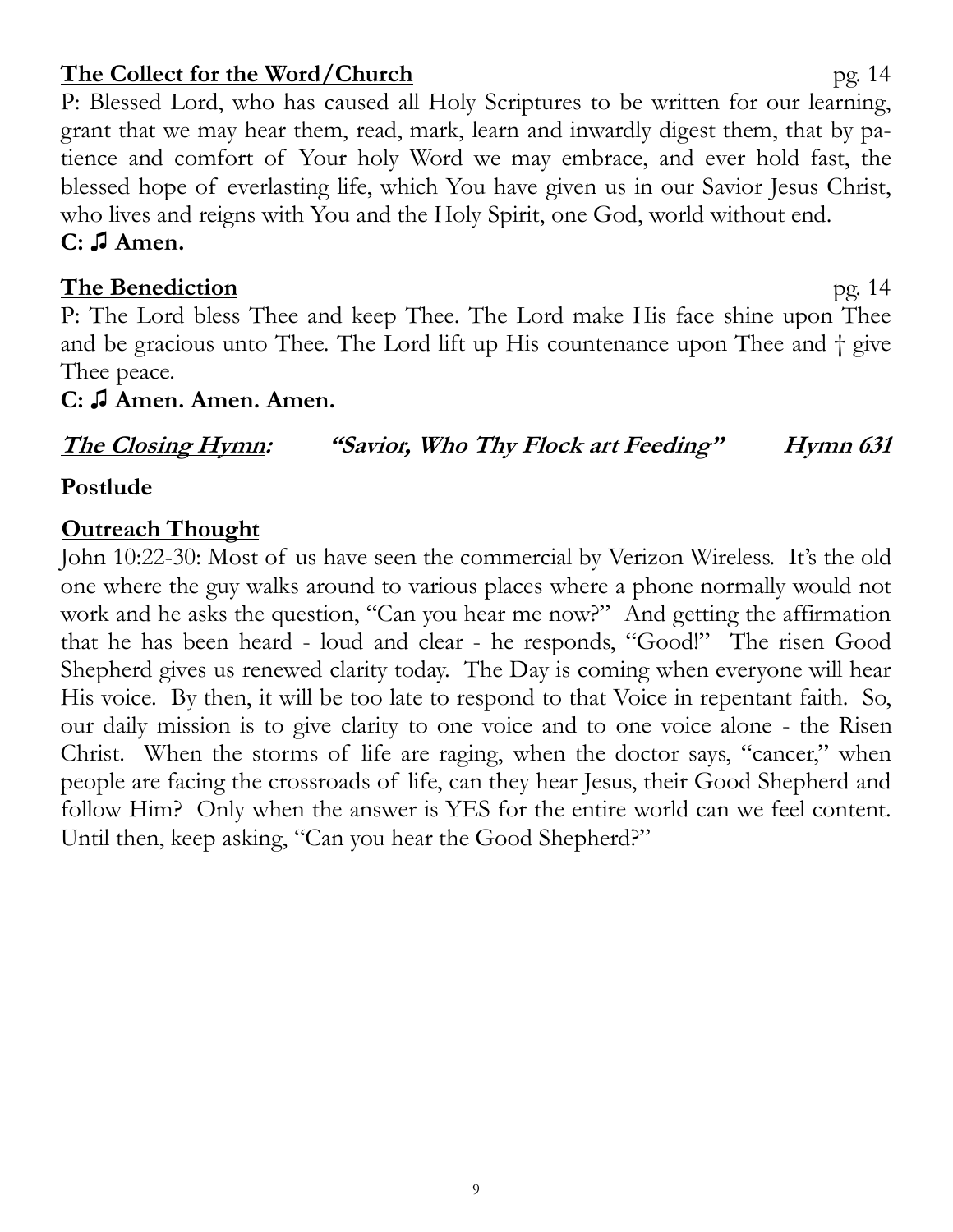# **NEWS AND ANNOUNCEMENTS**

**New Bible Class Topic**! TODAY, we'll be venturing into the Minor Prophet book of Amos! This fiery book will introduce us to the themes of God's judgment in the Old Testament, the depths of Israel's sin (and ours!) and how even a few brief words of comfort can bind up our broken consciences and can point us to Jesus, Who alone can restore us to life!

**The Youth Group** will meet again next Sunday, May 15th at 11:00 a.m. Note the date change due to today being Mother's Day.

**I want to thank** all of our brothers and sisters in Christ at Holy Cross for the many calls, visits and cards received during my absence due to surgery. Your continued prayers for a successful recovery are appreciated. It was refreshing to be able to attend worship services again this past Sunday. Yours in Christ, *Allen Wolf*

# **TOUR OF THE LUTHER LANDS OF GERMANY WITH THE OBERAMMERGAU PASSION PLAY**

Pastor Mark & Connie Barz of Crown of Life Lutheran Church in San Antonio, invite you to join them for an 11-day journey of discovery from September 6 to 16, 2022. We will visit most of the key cities and sites of the Reformation and in the life of Martin Luther, explore various places of history and beauty in Germany, and experience the world-renown Oberammergau Passion Play. Flights, hotels, tickets, and most meals are included in the tour package. Daily devotions will also add to this time of faith and friendship. Send an e-mail to Pastor Barz at [pastor@crownoflifesa.org](mailto:pastor@crownoflifesa.org) to receive a tour brochure or to ask your questions.

**Texas Wendish Heritage Society Scholarship Program:** The TWHS scholarship program is available to students of Wendish descent and encourages students to learn more about their Wendish heritage. Applicants must be enrolled in an accredited college, university or trade school for Fall 2022 semester. 2022-2023 scholarship applications will be available beginning April 19<sup>th</sup> online at [texaswendish.org](http://www.texaswendish.org) and on the Texas Wendish Facebook Page. The entire process is online and must be submitted digitally by the deadline; 5:00 p.m. on Saturday, July 15<sup>th</sup>, 2022. For more information contact the Texas Wendish Heritage Museum at 979-366-2441 or museum@texaswendish.net. Thanks for your support!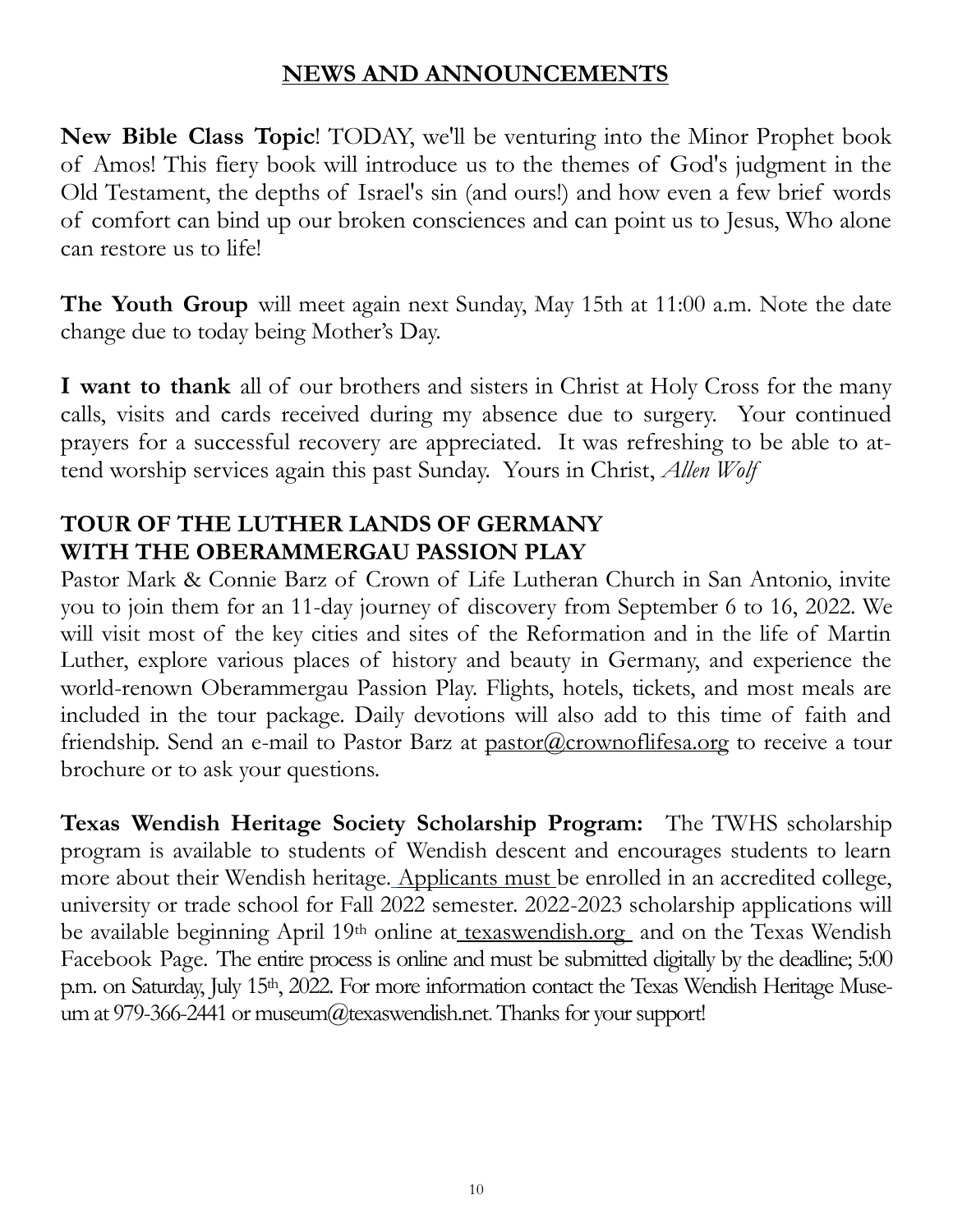# **FAITH LUTHERAN HIGH SCHOOL NEWS**

# **The Spring Thing!**

FLHS is proud to present The Spring Thing! This will be a showcase of our students' work in the fine art department. Please join us at Holy Cross's Fellowship Hall this Wednesday, May 11th, at 7pm.

# **Youth Camps**

Summer camps are back! We are excited to offer a variety of camps for youth this summer. Ages are for grades NEXT school year. June 1 - Frog Dissection - Grade 6 to 8 - \$15 June 6-8 - Volleyball - Grade 3 to 8 - \$15 June 13-15 - Basketball - Grades K to 8 - \$15 June 20-22 - STEM Camp - Grades K to 6 - \$ 30 June 27-29 - Art Camp - Grades K to 6 - \$30 Aug 1-2 - Archery - Grade 4 to 8 - \$15 Please visit our website or Facebook page for more information! Don't wait --- Sign up today!! Space is limited!

# **New Student Registration**

Registration for the 2022-2023 school year is underway. We would love to welcome you into our Falcon family as well. Call us at (979) 242-2889 to schedule a shadow day or visit our website at [www.flhstx.org](http://www.flhstx.org) for registration information.

# **Thrivent Action Team Grants**

If you are a Thrivent member willing to submit an application for a \$250 grant to be used on projects at Faith, please contact Nikki Kueck by calling (979) 242-2889. Help us to be able to take advantage of these funds for the good of our school. \*We are currently looking to utilize Action Grants to offset expenses associated with our summer camps!

# **Amazon Smile**

Did you know Faith Lutheran High School is on Amazon Smile? After you select FLHS as the charity of your choice, everytime you purchase something from Amazon Smile, FLHS will receive a donation. In the past two years, FLHS has received over \$400 from this program. Thank you!